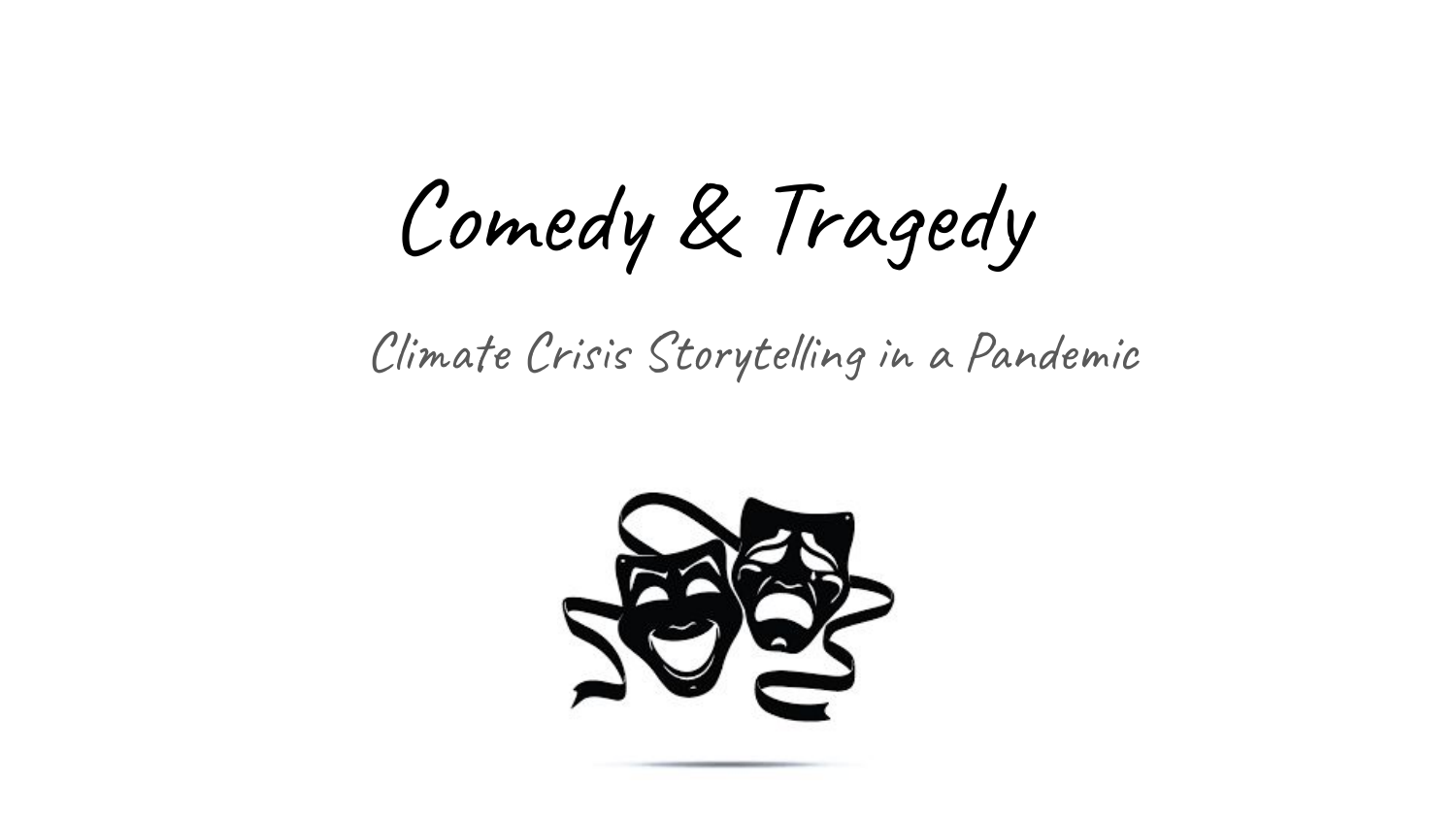#### Affect + Climate

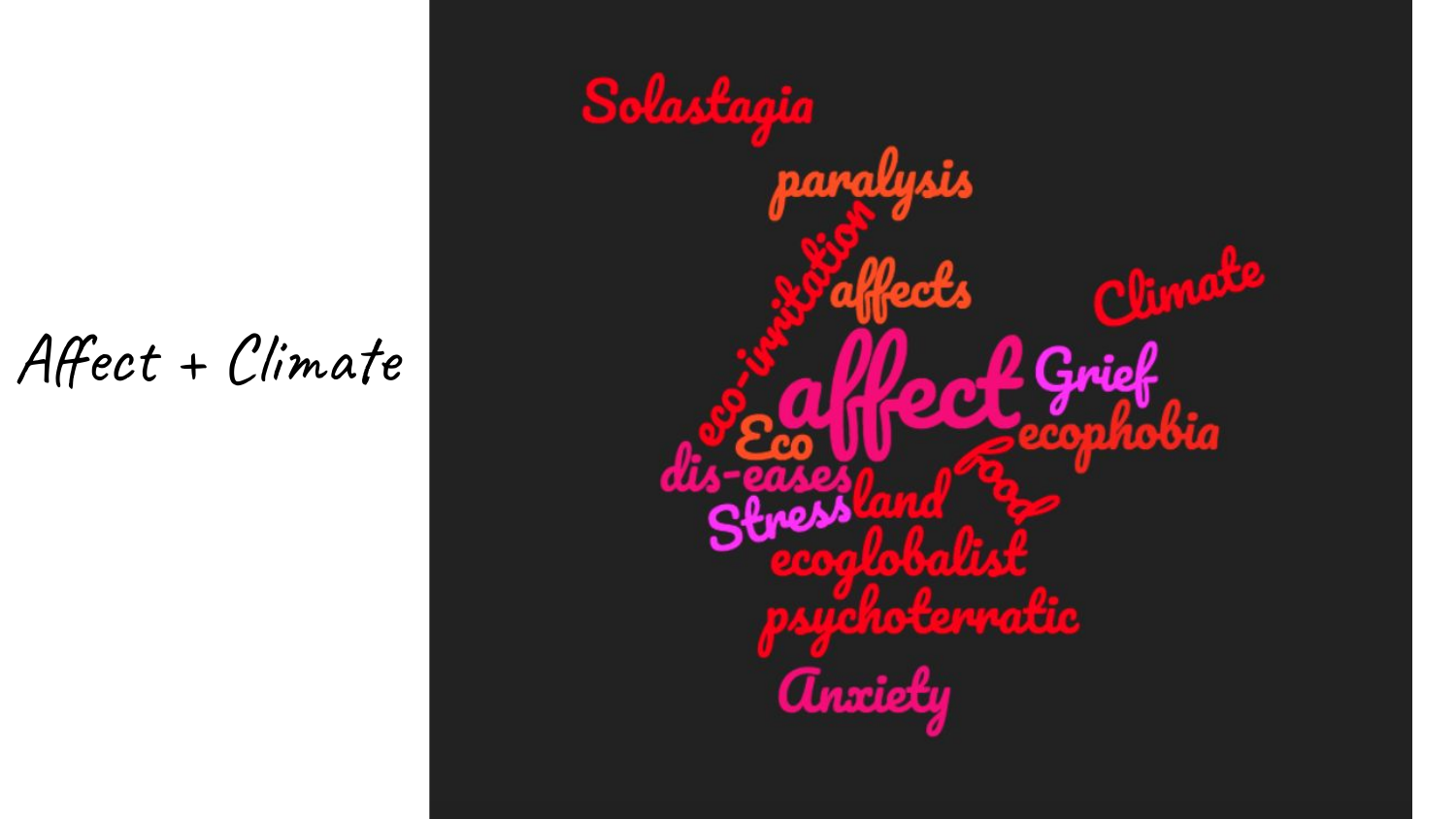Tragedy

Embodying Grief, Gratitude, and Volunteering

-Gratitude & Concern discussion boards -Model transparency -Emotion-centric analysis -Embodiment--lived experience, walking, volunteering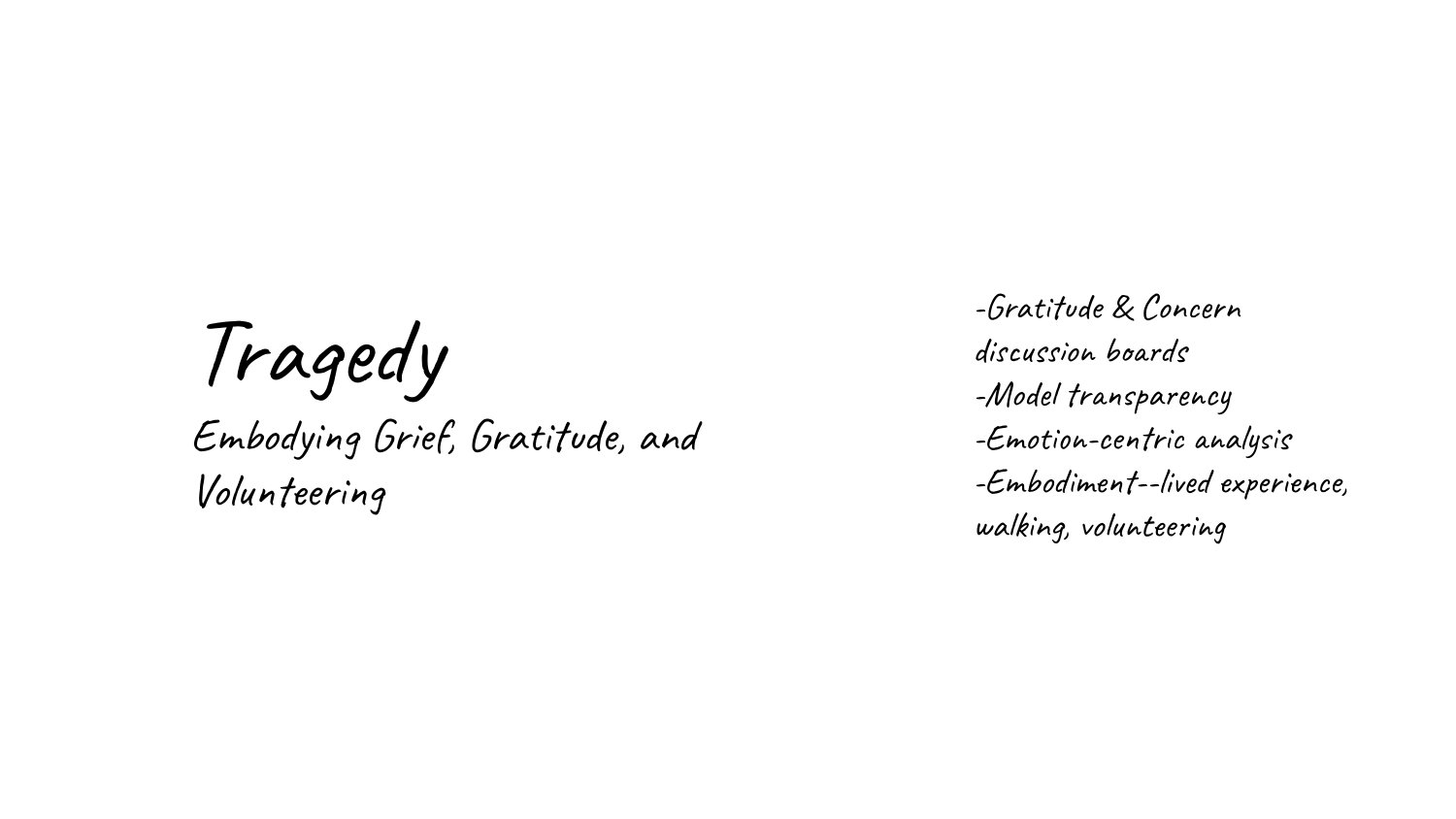### Volunteering...

I chose to paint a mural for my church. Due to Covid, our services were quickly moved outdoors to adjust to social distancing standards. I felt as if the outdoor space looked very rushed and bland, so I began to brainstorm ways to bring a little



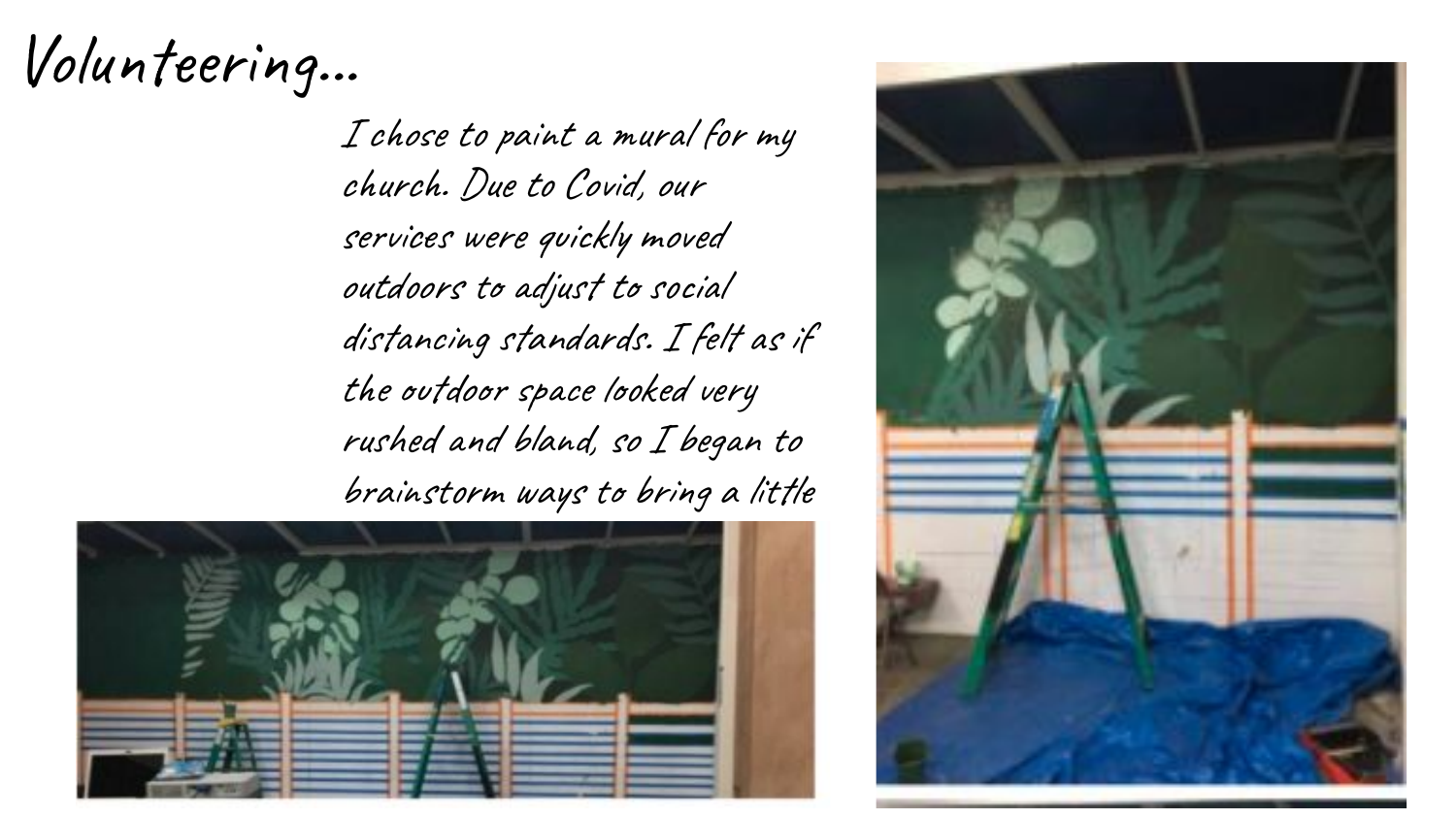Comedy

#### Irony, Satire, & Nature Walks

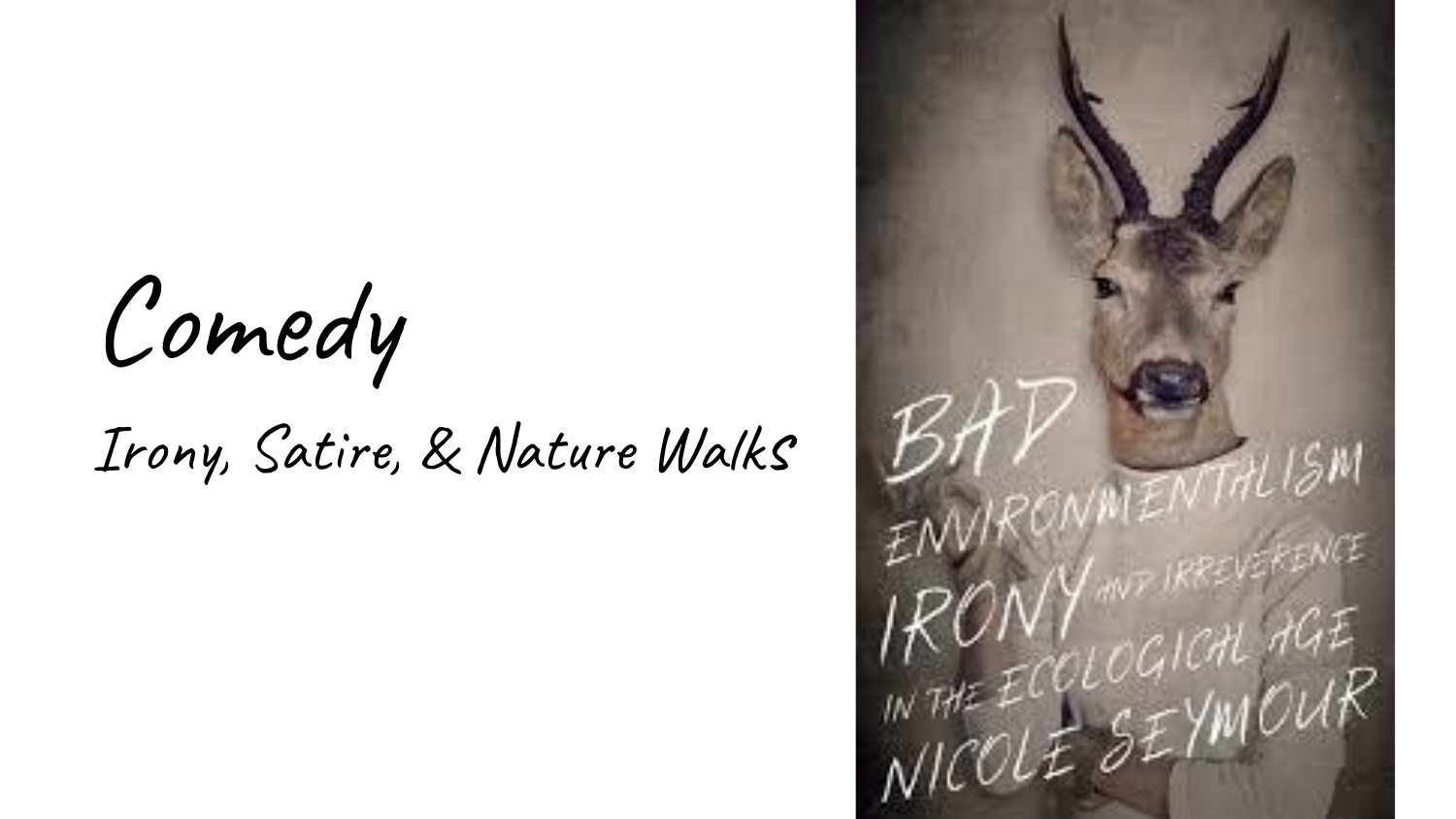Believe it or not, Chinese people who are around my age usually don't like to go for a walk at parks, they think only old guys would go to parks. But I am the special one.

Nature Walk

I, unfortunately, could not see stars, all the lights in the sky were airplanes.

It's good that plants don't get Covid. And I hope that crow won't either.

Although I usually love walking outside I have several mosquito bites on me, which I'm severely allergic to.

Apologies for the late submission, I had food poisoning yesterday from a bad decision McDonald's run.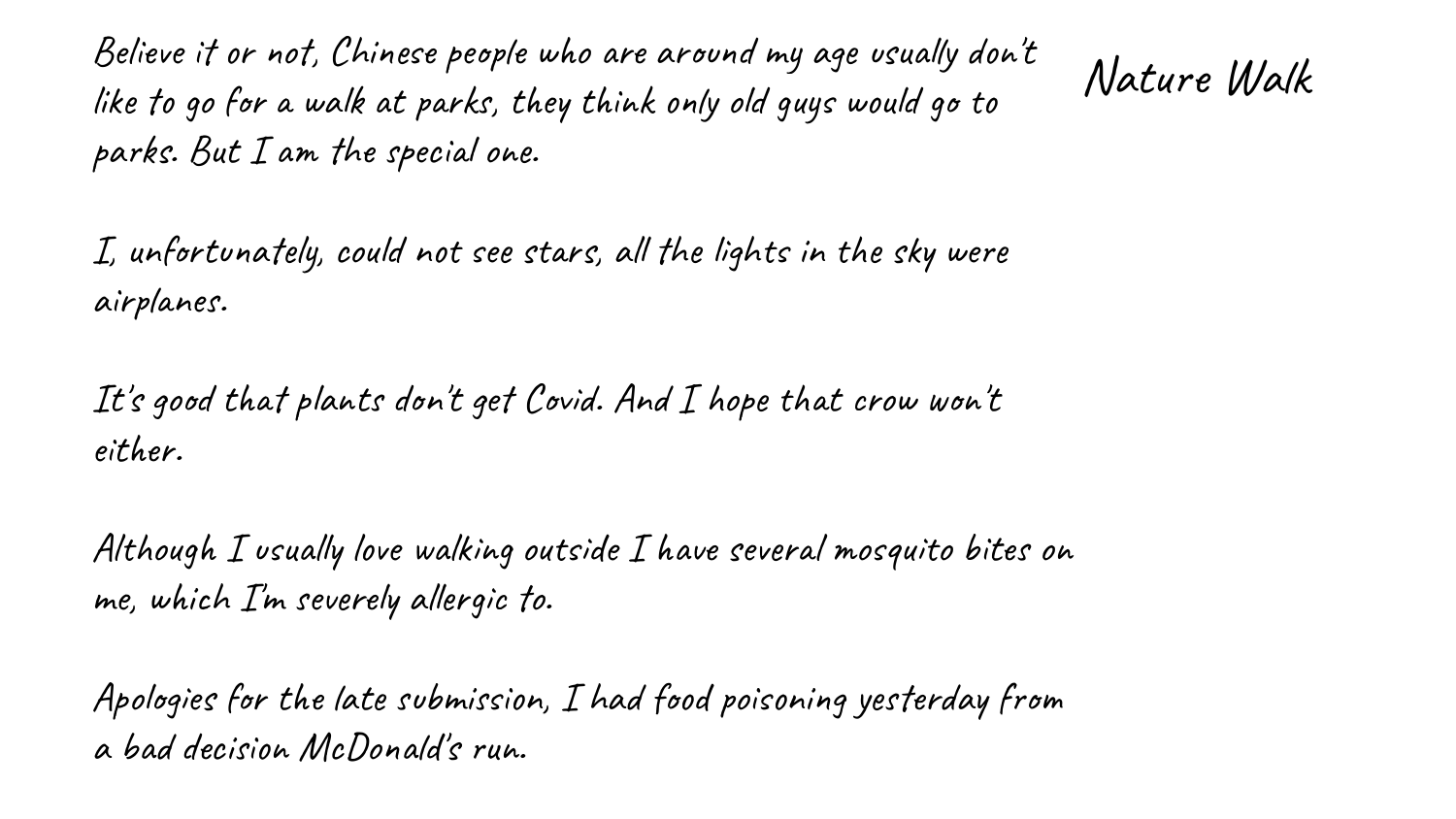## **You just can't out-gloom an environmentalist.**

**-Conservative Journalist, Jonah Goldberg**